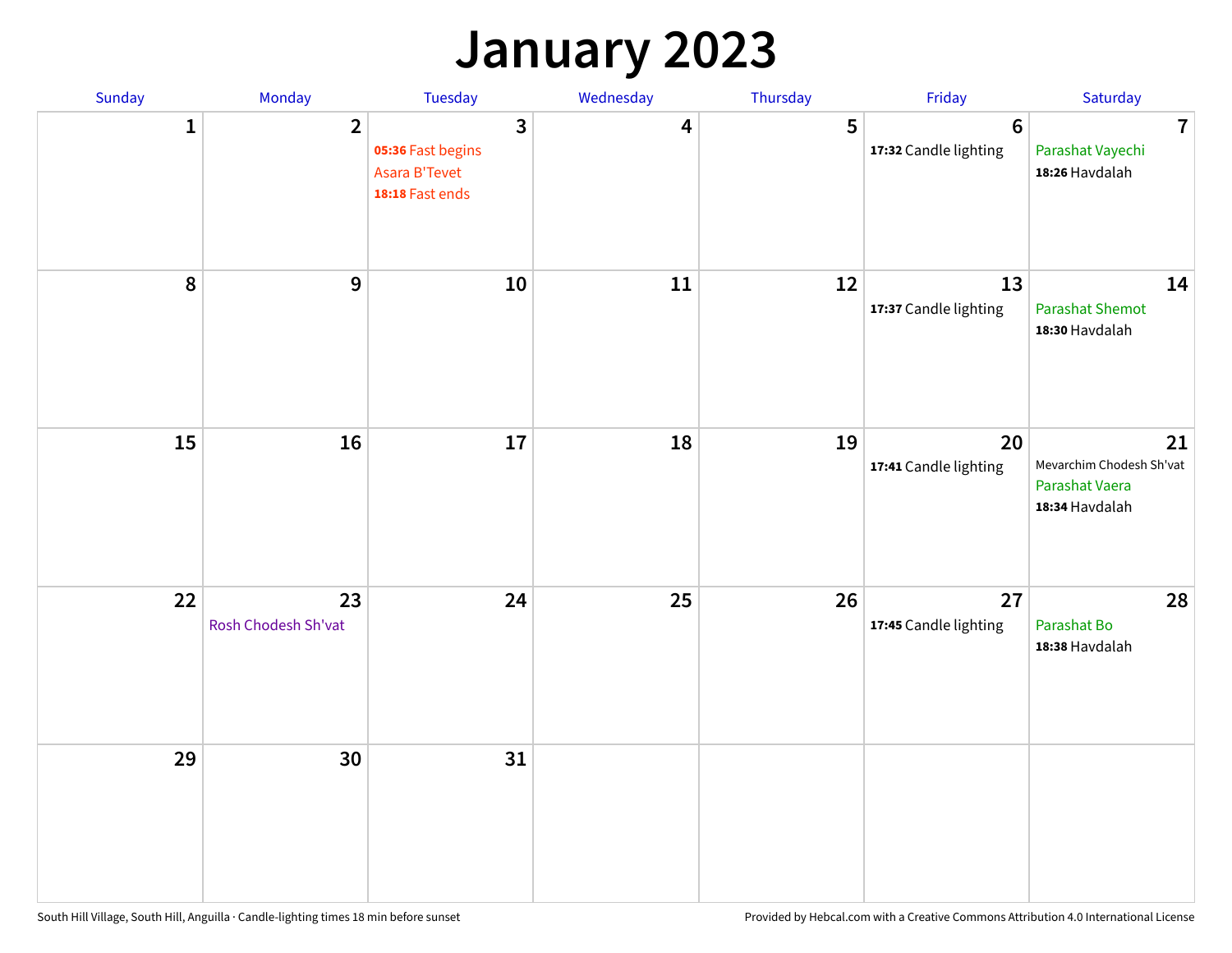# **February 2023**

| Sunday | Monday                        | Tuesday                 | Wednesday               | Thursday         | Friday                                  | Saturday                                                                                               |
|--------|-------------------------------|-------------------------|-------------------------|------------------|-----------------------------------------|--------------------------------------------------------------------------------------------------------|
|        |                               |                         | 1                       | $\overline{2}$   | $\overline{3}$<br>17:49 Candle lighting | $\overline{\mathbf{4}}$<br><b>Shabbat Shirah</b><br>Parashat Beshalach<br>18:42 Havdalah               |
| 5      | $6\phantom{1}6$<br>Tu BiShvat | $\overline{7}$          | ${\bf 8}$               | $\boldsymbol{9}$ | 10<br>17:53 Candle lighting             | 11<br>Parashat Yitro<br>18:45 Havdalah                                                                 |
| 12     | 13                            | 14                      | 15                      | 16               | 17<br>17:56 Candle lighting             | 18<br><b>Shabbat Shekalim</b><br>Mevarchim Chodesh Adar<br><b>Parashat Mishpatim</b><br>18:47 Havdalah |
| 19     | 20                            | 21<br>Rosh Chodesh Adar | 22<br>Rosh Chodesh Adar | 23               | 24<br>17:58 Candle lighting             | 25<br>Parashat Terumah<br>18:50 Havdalah                                                               |
| 26     | 27                            | 28                      |                         |                  |                                         |                                                                                                        |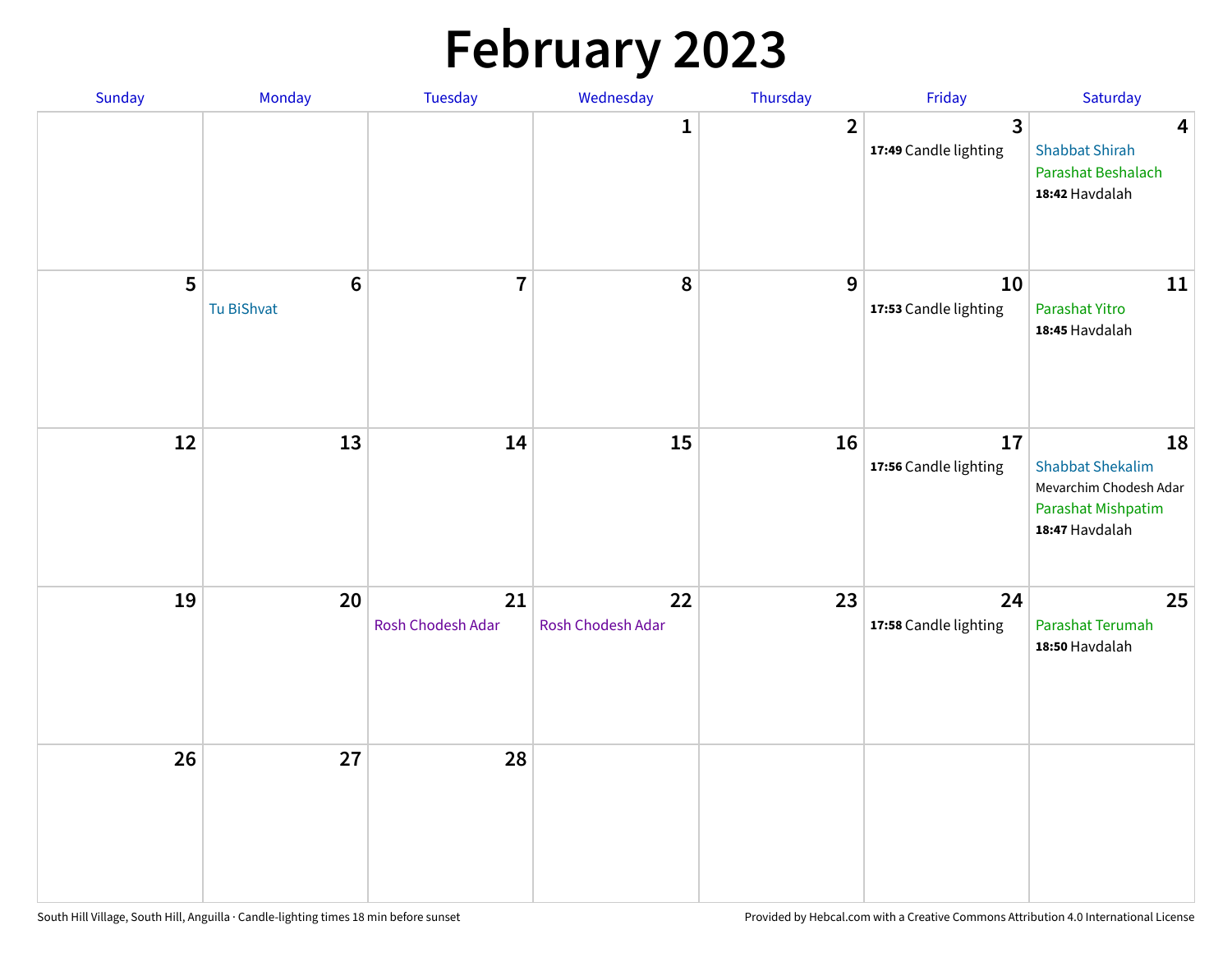## **March 2023**

| Sunday | Monday                                                                                                | Tuesday                 | Wednesday                 | Thursday                        | Friday                      | Saturday                                                                                                 |
|--------|-------------------------------------------------------------------------------------------------------|-------------------------|---------------------------|---------------------------------|-----------------------------|----------------------------------------------------------------------------------------------------------|
|        |                                                                                                       |                         | 1                         | $\overline{2}$                  | 3<br>18:00 Candle lighting  | 4<br><b>Shabbat Zachor</b><br>Parashat Tetzaveh<br>18:52 Havdalah                                        |
| 5      | $6\phantom{1}6$<br>05:23 Fast begins<br><b>Ta'anit Esther</b><br>18:46 Fast ends<br><b>Erev Purim</b> | $\overline{7}$<br>Purim | 8<br><b>Shushan Purim</b> | 9                               | 10<br>18:02 Candle lighting | 11<br><b>Shabbat Parah</b><br>Parashat Ki Tisa<br>18:53 Havdalah                                         |
| 12     | 13                                                                                                    | 14                      | 15                        | 16                              | 17<br>18:04 Candle lighting | 18<br><b>Shabbat HaChodesh</b><br>Mevarchim Chodesh Nisan<br>Parashat Vayakhel-Pekudei<br>18:55 Havdalah |
| 19     | 20                                                                                                    | 21                      | 22                        | 23<br><b>Rosh Chodesh Nisan</b> | 24<br>18:06 Candle lighting | 25<br>Parashat Vayikra<br>18:57 Havdalah                                                                 |
| 26     | 27                                                                                                    | 28                      | 29                        | 30                              | 31<br>18:07 Candle lighting |                                                                                                          |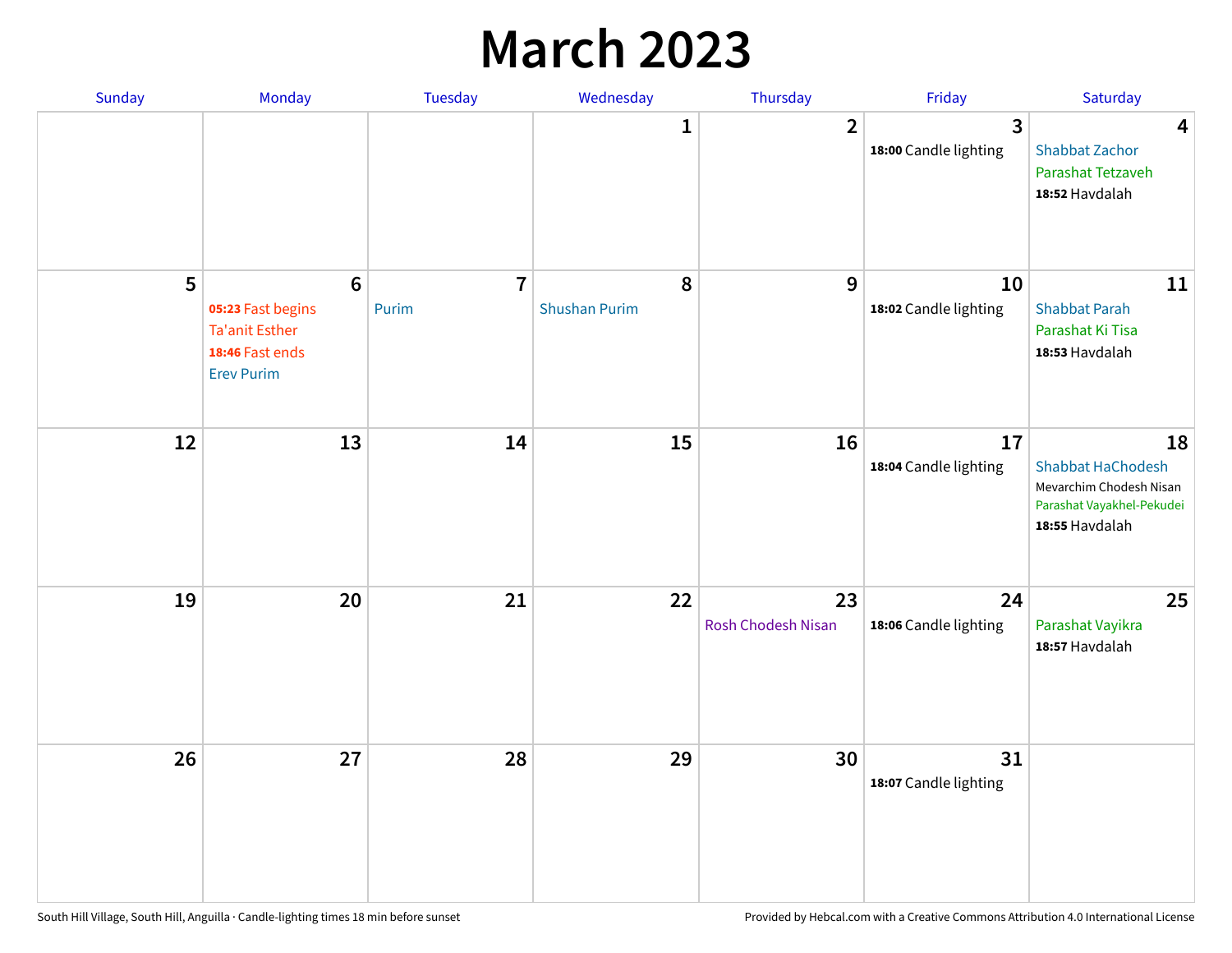## **April 2023**

| Sunday                | <b>Monday</b>         | <b>Tuesday</b>                                  | Wednesday                                         | Thursday                                             | Friday                                                      | Saturday                                                                              |
|-----------------------|-----------------------|-------------------------------------------------|---------------------------------------------------|------------------------------------------------------|-------------------------------------------------------------|---------------------------------------------------------------------------------------|
|                       |                       |                                                 |                                                   |                                                      |                                                             | 1<br><b>Shabbat HaGadol</b><br>Yom HaAliyah<br><b>Parashat Tzav</b><br>18:58 Havdalah |
| $\overline{2}$        | 3                     | $\overline{4}$                                  | 5<br>04:58 Fast begins<br><b>Ta'anit Bechorot</b> | $6\phantom{1}6$<br>Pesach I<br>19:00 Candle lighting | $\overline{7}$<br><b>Pesach II</b><br>18:09 Candle lighting | 8<br>Pesach III (CH"M)<br>19:00 Havdalah                                              |
|                       |                       |                                                 | <b>Erev Pesach</b><br>18:08 Candle lighting       |                                                      |                                                             |                                                                                       |
| 9<br>Pesach IV (CH"M) | 10<br>Pesach V (CH"M) | 11<br>Pesach VI (CH"M)<br>18:10 Candle lighting | 12<br><b>Pesach VII</b><br>19:01 Candle lighting  | 13<br><b>Pesach VIII</b><br>19:02 Havdalah           | 14<br>18:10 Candle lighting                                 | 15<br>Mevarchim Chodesh Iyyar<br>Parashat Shmini<br>19:02 Havdalah                    |
| 16                    | 17                    | 18<br>Yom HaShoah                               | 19                                                | 20                                                   | 21<br>Rosh Chodesh Iyyar<br>18:12 Candle lighting           | 22<br>Rosh Chodesh Iyyar<br>Parashat Tazria-Metzora<br>19:04 Havdalah                 |
| 23                    | 24                    | 25<br>Yom HaZikaron                             | 26<br>Yom HaAtzma'ut                              | 27                                                   | 28<br>18:14 Candle lighting                                 | 29<br>Parashat Achrei Mot-Kedoshim<br>19:07 Havdalah                                  |
| 30                    |                       |                                                 |                                                   |                                                      |                                                             |                                                                                       |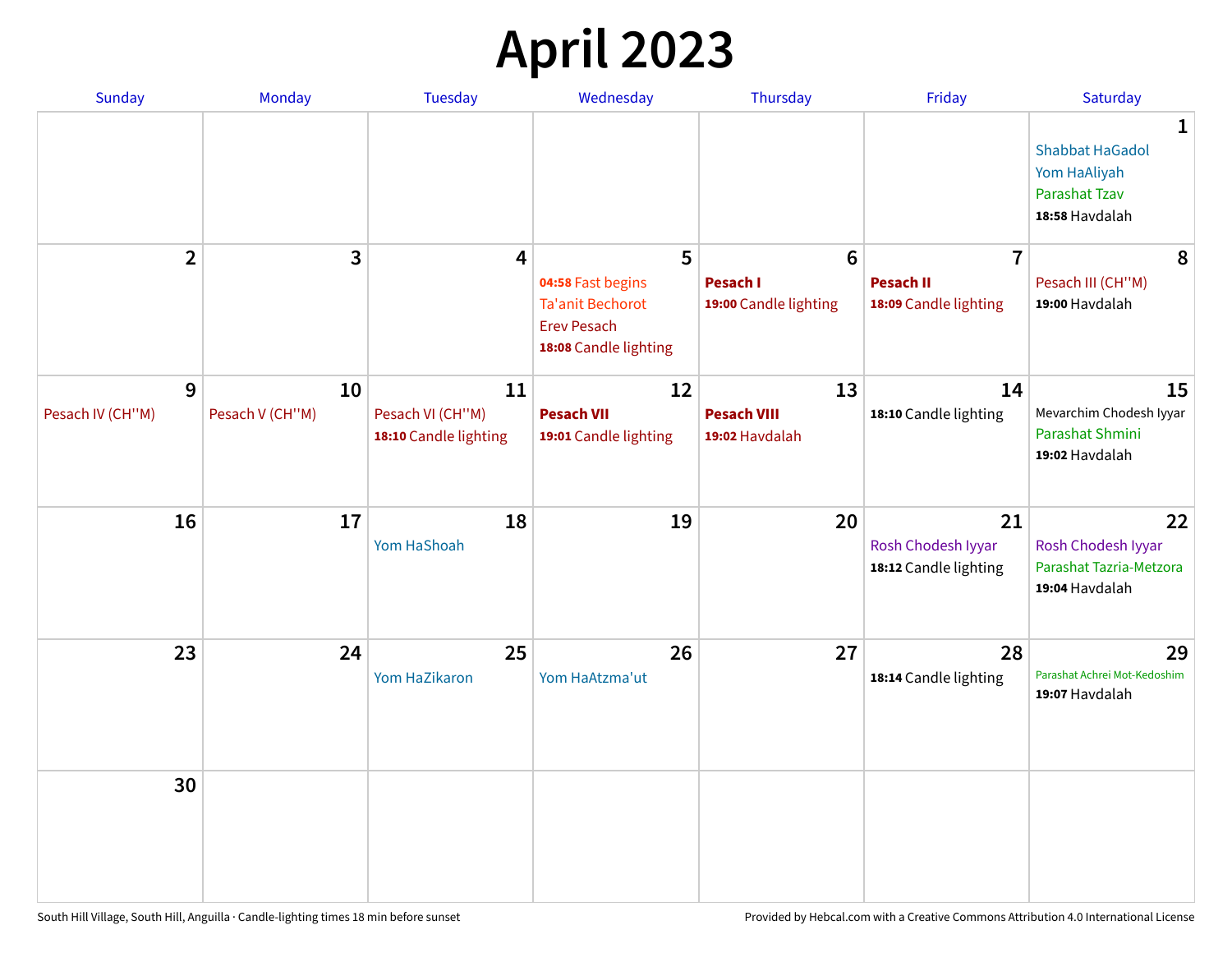#### **May 2023**

| Sunday                   | Monday       | Tuesday                    | Wednesday | Thursday                                           | Friday                                          | Saturday                                                             |
|--------------------------|--------------|----------------------------|-----------|----------------------------------------------------|-------------------------------------------------|----------------------------------------------------------------------|
|                          | $\mathbf{1}$ | $\overline{2}$             | 3         | 4                                                  | 5<br>Pesach Sheni<br>18:16 Candle lighting      | $6\phantom{1}6$<br><b>Parashat Emor</b><br>19:09 Havdalah            |
| $\overline{7}$           | 8            | $\mathbf{9}$<br>Lag BaOmer | 10        | 11                                                 | 12<br>18:19 Candle lighting                     | 13<br>Parashat Behar-Bechukotai<br>19:12 Havdalah                    |
| 14                       | 15           | 16                         | $17\,$    | 18                                                 | 19<br>Yom Yerushalayim<br>18:21 Candle lighting | 20<br>Mevarchim Chodesh Sivan<br>Parashat Bamidbar<br>19:15 Havdalah |
| 21<br>Rosh Chodesh Sivan | 22           | 23                         | 24        | 25<br><b>Erev Shavuot</b><br>18:24 Candle lighting | 26<br><b>Shavuot I</b><br>18:24 Candle lighting | 27<br><b>Shavuot II</b><br>19:18 Havdalah                            |
| 28                       | 29           | 30                         | 31        |                                                    |                                                 |                                                                      |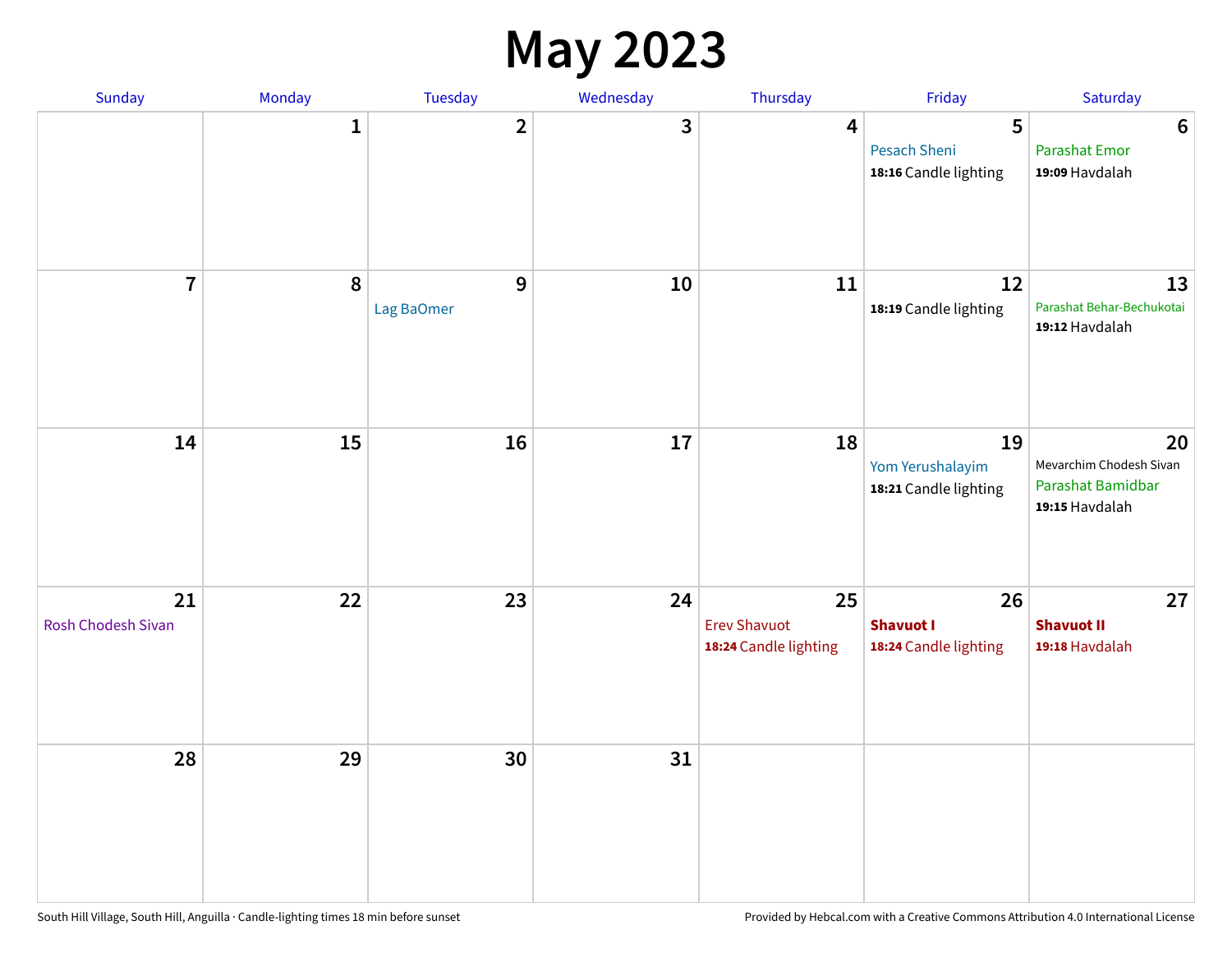#### **June 2023**

| Sunday                  | Monday                   | Tuesday                         | Wednesday      | Thursday     | Friday                                  | Saturday                                                            |
|-------------------------|--------------------------|---------------------------------|----------------|--------------|-----------------------------------------|---------------------------------------------------------------------|
|                         |                          |                                 |                | $\mathbf{1}$ | $\overline{2}$<br>18:27 Candle lighting | $\mathbf{3}$<br>Parashat Nasso<br>19:21 Havdalah                    |
| $\overline{\mathbf{4}}$ | 5                        | $\boldsymbol{6}$                | $\overline{7}$ | 8            | 9<br>18:29 Candle lighting              | 10<br>Parashat Beha'alotcha<br>19:24 Havdalah                       |
| ${\bf 11}$              | 12                       | 13                              | 14             | 15           | 16<br>18:31 Candle lighting             | 17<br>Mevarchim Chodesh Tamuz<br>Parashat Sh'lach<br>19:26 Havdalah |
| 18                      | 19<br>Rosh Chodesh Tamuz | 20<br><b>Rosh Chodesh Tamuz</b> | 21             | 22           | 23<br>18:33 Candle lighting             | 24<br>Parashat Korach<br>19:28 Havdalah                             |
| 25                      | 26                       | 27                              | 28             | 29           | 30<br>18:34 Candle lighting             |                                                                     |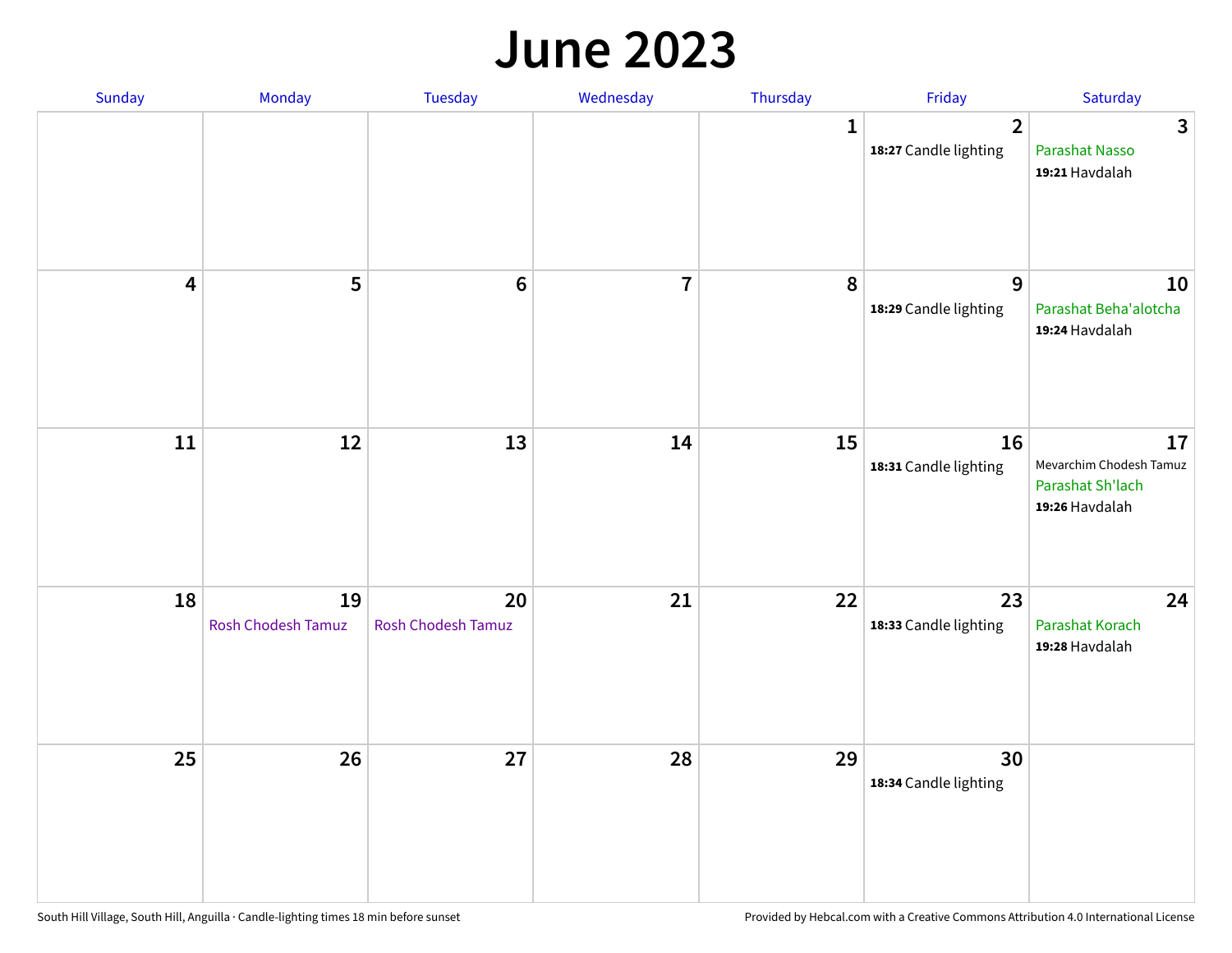## **July 2023**

| Sunday                  | Monday       | <b>Tuesday</b>          | Wednesday                                   | Thursday                                                                      | Friday                                  | Saturday                                                              |
|-------------------------|--------------|-------------------------|---------------------------------------------|-------------------------------------------------------------------------------|-----------------------------------------|-----------------------------------------------------------------------|
|                         |              |                         |                                             |                                                                               |                                         | $\mathbf 1$<br>Parashat Chukat-Balak<br>19:28 Havdalah                |
| $\overline{\mathbf{2}}$ | $\mathbf{3}$ | $\overline{\mathbf{4}}$ | 5                                           | $6\phantom{1}6$<br>04:29 Fast begins<br><b>Tzom Tammuz</b><br>19:22 Fast ends | $\overline{7}$<br>18:34 Candle lighting | 8<br><b>Parashat Pinchas</b><br>19:28 Havdalah                        |
| 9                       | 10           | 11                      | 12                                          | 13                                                                            | 14<br>18:33 Candle lighting             | 15<br>Mevarchim Chodesh Av<br>Parashat Matot-Masei<br>19:27 Havdalah  |
| 16                      | 17           | 18                      | 19<br>Rosh Chodesh Av                       | 20                                                                            | 21<br>18:32 Candle lighting             | 22<br><b>Shabbat Chazon</b><br>Parashat Devarim<br>19:25 Havdalah     |
| 23                      | 24           | 25                      | 26<br>18:49 Fast begins<br>Erev Tish'a B'Av | 27<br>Tish'a B'Av<br>19:17 Fast ends                                          | 28<br>18:30 Candle lighting             | 29<br><b>Shabbat Nachamu</b><br>Parashat Vaetchanan<br>19:23 Havdalah |
| 30                      | 31           |                         |                                             |                                                                               |                                         |                                                                       |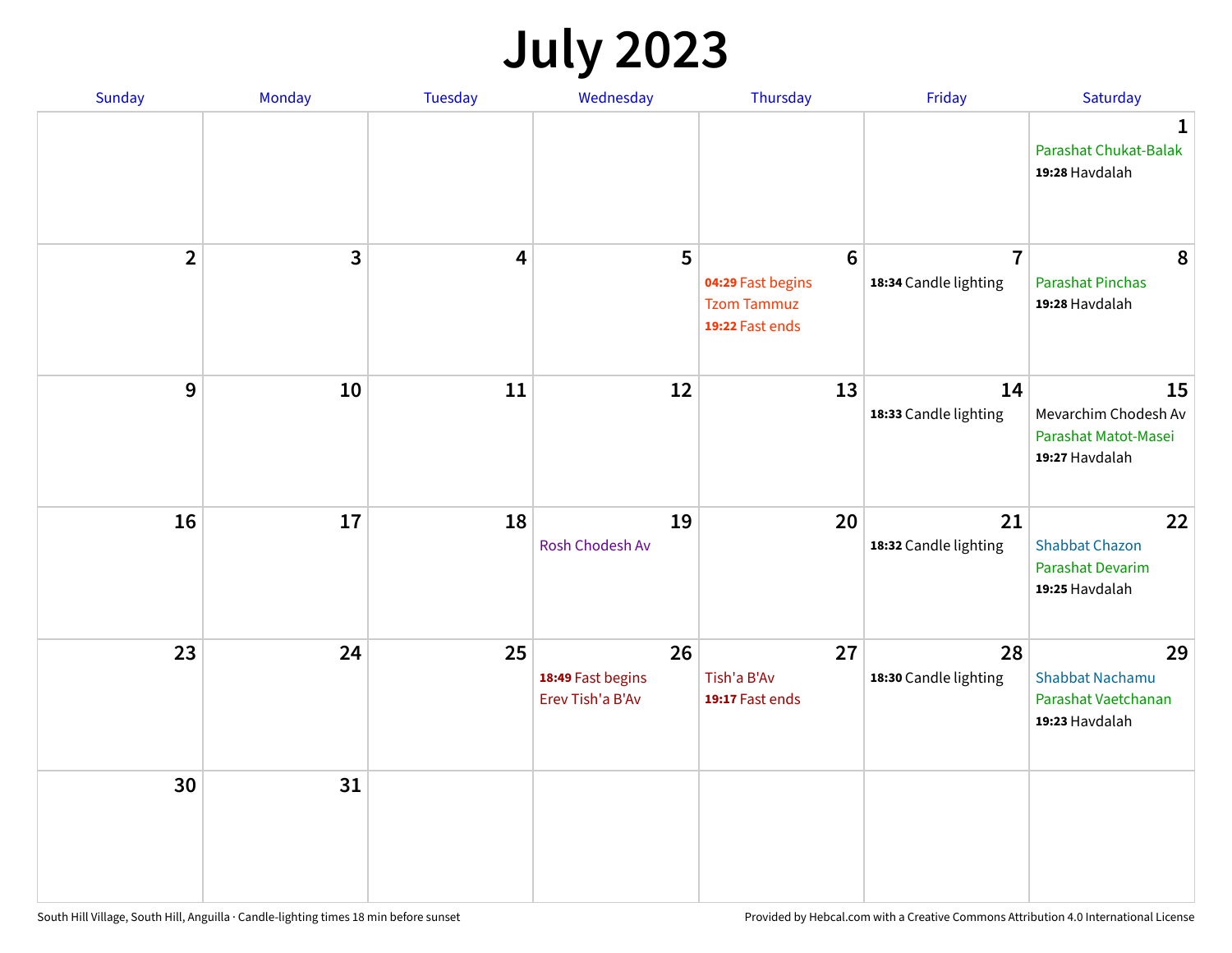## **August 2023**

| Sunday           | Monday         | Tuesday      | Wednesday               | Thursday                | Friday                                                                     | Saturday                                                         |
|------------------|----------------|--------------|-------------------------|-------------------------|----------------------------------------------------------------------------|------------------------------------------------------------------|
|                  |                | $\mathbf{1}$ | $\mathbf{2}$<br>Tu B'Av | $\mathbf{3}$            | $\overline{\mathbf{4}}$<br>18:27 Candle lighting                           | $5\phantom{1}$<br>Parashat Eikev<br>19:19 Havdalah               |
| $\boldsymbol{6}$ | $\overline{7}$ | 8            | 9                       | 10                      | 11<br>18:23 Candle lighting                                                | 12<br>Mevarchim Chodesh Elul<br>Parashat Re'eh<br>19:15 Havdalah |
| 13               | 14             | 15           | 16                      | 17<br>Rosh Chodesh Elul | 18<br>Rosh Hashana LaBehemot<br>Rosh Chodesh Elul<br>18:19 Candle lighting | 19<br><b>Parashat Shoftim</b><br>19:10 Havdalah                  |
| 20               | 21             | 22           | 23                      | 24                      | 25<br>18:14 Candle lighting                                                | 26<br>Parashat Ki Teitzei<br>19:04 Havdalah                      |
| 27               | 28             | 29           | 30                      | 31                      |                                                                            |                                                                  |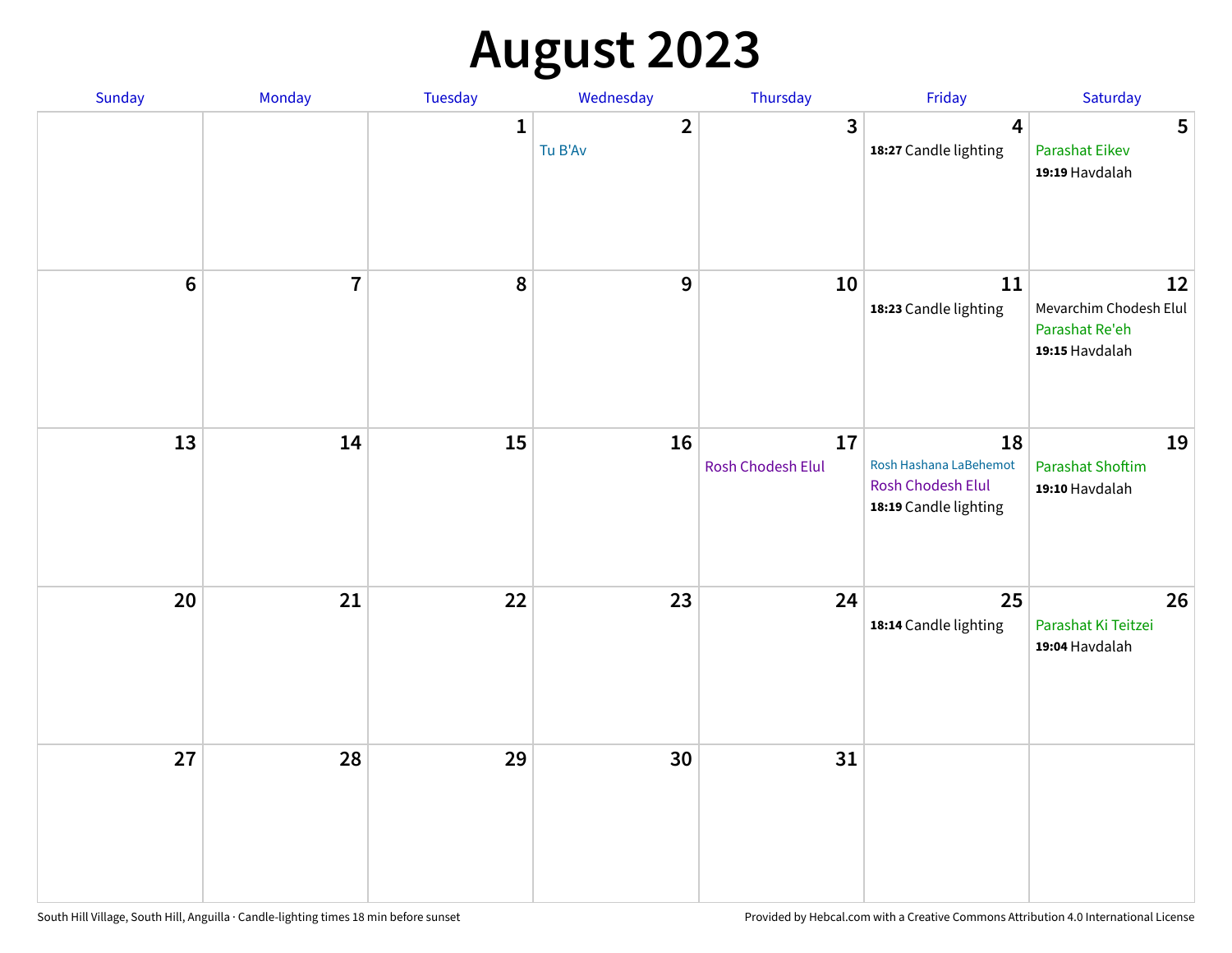#### **September 2023**

| Sunday                                                | Monday                                                             | Tuesday | Wednesday       | Thursday       | Friday                                            | Saturday                                                            |
|-------------------------------------------------------|--------------------------------------------------------------------|---------|-----------------|----------------|---------------------------------------------------|---------------------------------------------------------------------|
|                                                       |                                                                    |         |                 |                | 1<br>18:08 Candle lighting                        | $\overline{2}$<br>Parashat Ki Tavo<br>18:59 Havdalah                |
| 3                                                     | $\overline{\mathbf{4}}$                                            | 5       | $6\phantom{1}6$ | $\overline{7}$ | 8<br>18:02 Candle lighting                        | 9<br>Leil Selichot<br>Parashat Nitzavim-Vayeilech<br>18:52 Havdalah |
| 10                                                    | 11                                                                 | 12      | 13              | 14             | 15<br>Erev Rosh Hashana<br>17:56 Candle lighting  | 16<br>Rosh Hashana 5784<br>18:46 Candle lighting                    |
| 17<br><b>Rosh Hashana II</b><br>18:45 Havdalah        | 18<br>04:56 Fast begins<br><b>Tzom Gedaliah</b><br>18:39 Fast ends | 19      | 20              | 21             | 22<br>17:50 Candle lighting                       | 23<br><b>Shabbat Shuva</b><br>Parashat Ha'Azinu<br>18:40 Havdalah   |
| 24<br><b>Erev Yom Kippur</b><br>17:49 Candle lighting | 25<br><b>Yom Kippur</b><br>18:38 Havdalah                          | 26      | 27              | 28             | 29<br><b>Erev Sukkot</b><br>17:44 Candle lighting | 30<br><b>Sukkot I</b><br>18:34 Candle lighting                      |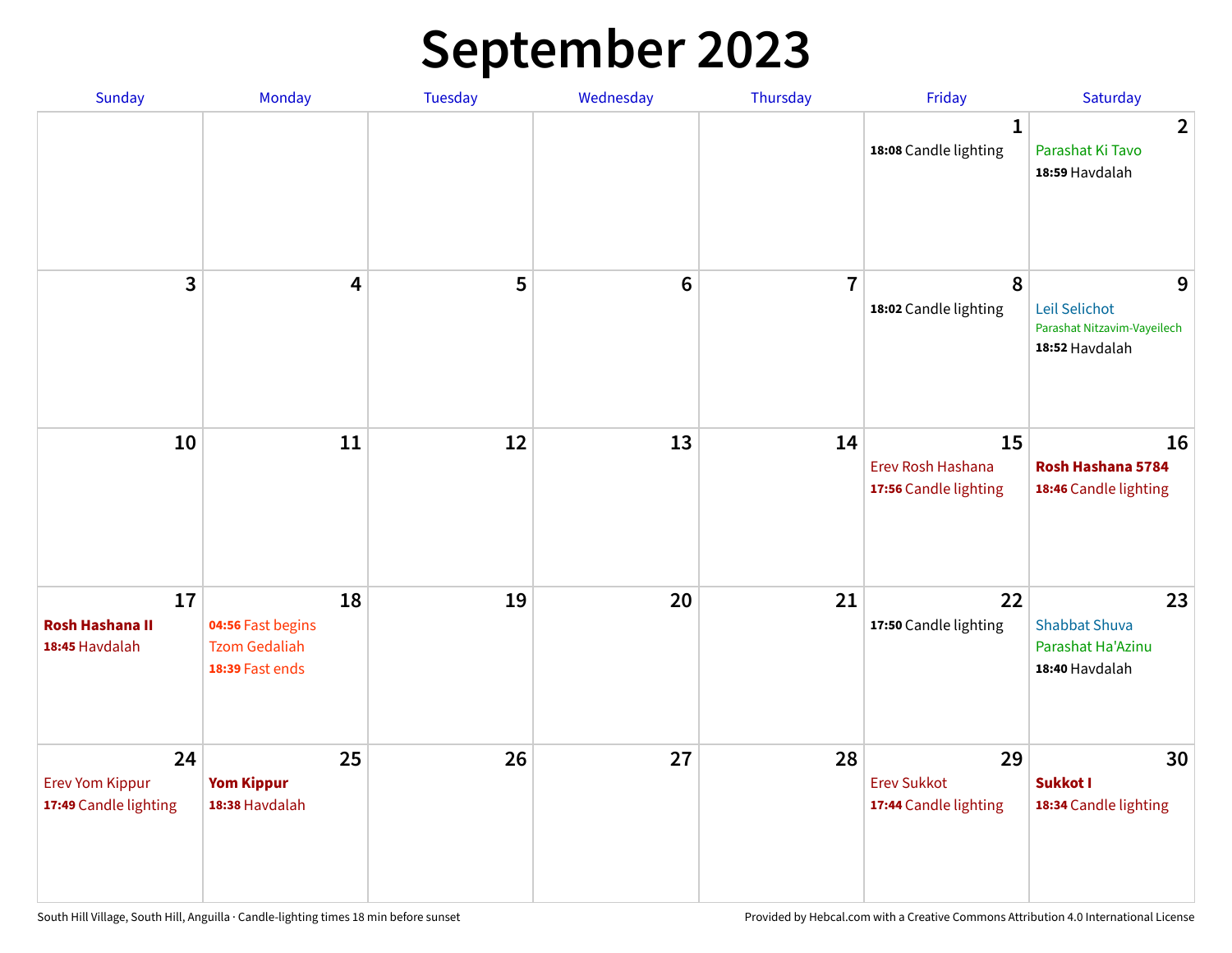## **October 2023**

| Sunday                                             | Monday                              | <b>Tuesday</b>        | Wednesday            | Thursday              | Friday                                                                | Saturday                                                                       |
|----------------------------------------------------|-------------------------------------|-----------------------|----------------------|-----------------------|-----------------------------------------------------------------------|--------------------------------------------------------------------------------|
| $\mathbf{1}$<br><b>Sukkot II</b><br>18:33 Havdalah | $\overline{2}$<br>Sukkot III (CH"M) | 3<br>Sukkot IV (CH"M) | 4<br>Sukkot V (CH"M) | 5<br>Sukkot VI (CH"M) | $6\phantom{1}6$<br>Sukkot VII (Hoshana Raba)<br>17:38 Candle lighting | $\overline{\mathbf{7}}$<br><b>Shmini Atzeret</b><br>18:29 Candle lighting      |
| 8<br><b>Simchat Torah</b><br>18:28 Havdalah        | $\boldsymbol{9}$                    | 10                    | 11                   | 12                    | 13<br>17:33 Candle lighting                                           | 14<br>Mevarchim Chodesh Cheshvan<br><b>Parashat Bereshit</b><br>18:23 Havdalah |
| 15<br>Rosh Chodesh Cheshvan                        | 16<br>Rosh Chodesh Cheshvan         | 17                    | 18                   | 19                    | 20<br>17:28 Candle lighting                                           | 21<br>Parashat Noach<br>18:19 Havdalah                                         |
| 22<br>Yom HaAliyah School Observance               | 23                                  | 24                    | 25                   | 26                    | 27<br>17:24 Candle lighting                                           | 28<br>Parashat Lech-Lecha<br>18:15 Havdalah                                    |
| 29                                                 | 30                                  | 31                    |                      |                       |                                                                       |                                                                                |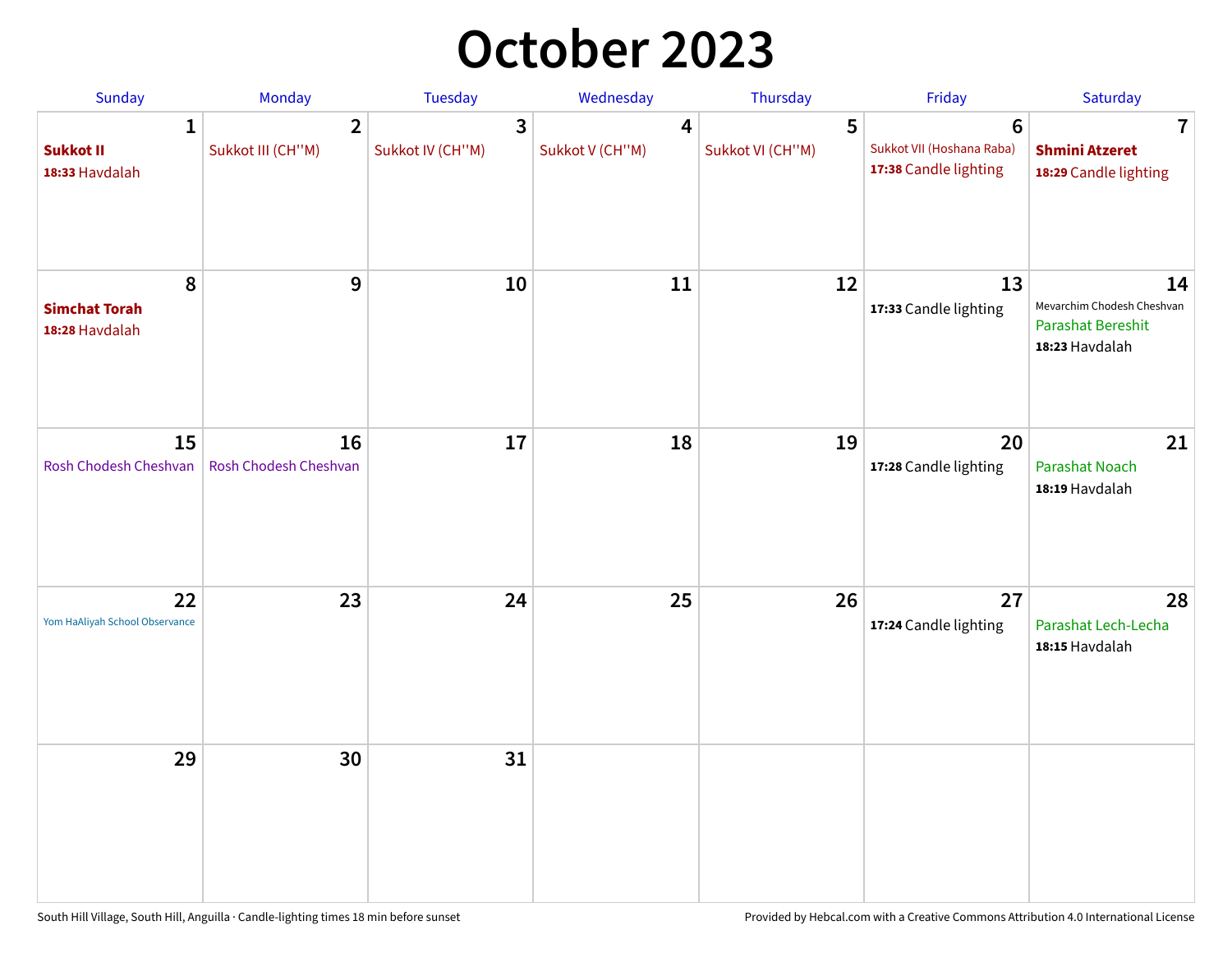#### **November 2023**

| Sunday | Monday         | Tuesday                   | Wednesday    | Thursday         | Friday                      | Saturday                                                                 |
|--------|----------------|---------------------------|--------------|------------------|-----------------------------|--------------------------------------------------------------------------|
|        |                |                           | $\mathbf{1}$ | $\overline{2}$   | 3<br>17:21 Candle lighting  | $\overline{\mathbf{4}}$<br>Parashat Vayera<br>18:12 Havdalah             |
| 5      | $6\phantom{a}$ | $\overline{7}$            | ${\bf 8}$    | $\boldsymbol{9}$ | 10<br>17:18 Candle lighting | 11<br>Mevarchim Chodesh Kislev<br>Parashat Chayei Sara<br>18:10 Havdalah |
| 12     | 13<br>Sigd     | 14<br>Rosh Chodesh Kislev | 15           | 16               | 17<br>17:16 Candle lighting | 18<br>Parashat Toldot<br>18:09 Havdalah                                  |
| 19     | 20             | $21$                      | 22           | 23               | 24<br>17:16 Candle lighting | 25<br>Parashat Vayetzei<br>18:09 Havdalah                                |
| 26     | 27             | 28                        | 29           | 30               |                             |                                                                          |